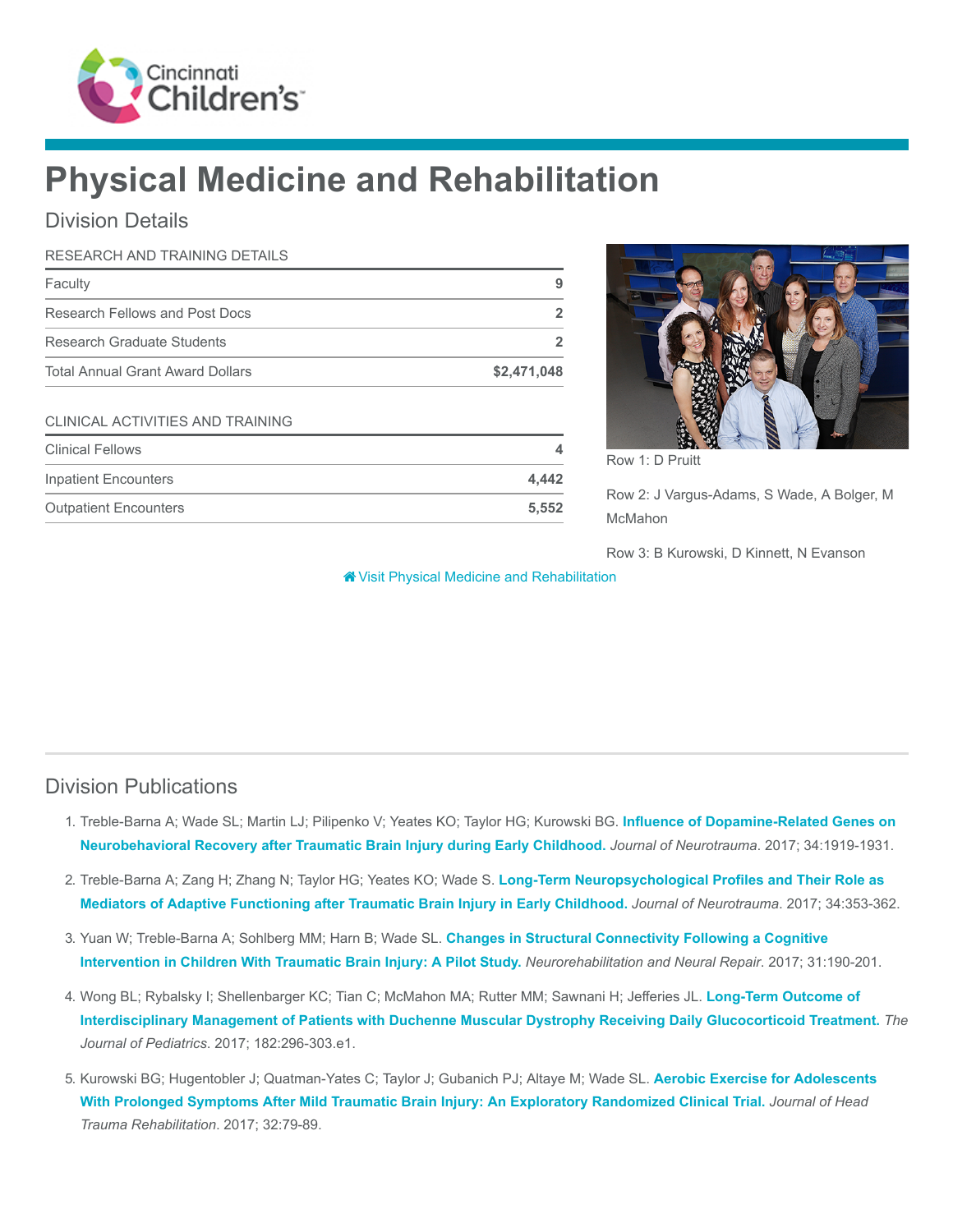- 6. [Narad ME; Treble-Barna A; Peugh J; Yeates KO; Taylor HG; Stancin T; Wade SL.](https://www.ncbi.nlm.nih.gov/pubmed/27455434) Recovery Trajectories of Executive Functioning After Pediatric TBI: A Latent Class Growth Modeling Analysis. Journal of Head Trauma Rehabilitation. 2017; 32:98-106.
- 7. Kurowski BG; Wade SL; Dexheimer JW; Dyas J; Zhang N; Babcock L. Feasibility and Potential Benefits of a Web-Based [Intervention Delivered Acutely After Mild Traumatic Brain Injury in Adolescents: A Pilot Study.](https://www.ncbi.nlm.nih.gov/pubmed/26360000) Journal of Head Trauma Rehabilitation. 2016; 31:369-378.
- 8. Treble-Barna A; Sohlberg MM; Harn BE; Wade SL. [Cognitive Intervention for Attention and Executive Function Impairments in](https://www.ncbi.nlm.nih.gov/pubmed/26580695) Children With Traumatic Brain Injury: A Pilot Study. Journal of Head Trauma Rehabilitation. 2016; 31:407-418.
- 9. Treble-Barna A; Zang H; Zhang N; Taylor HG; Stancin T; Yeates KO; Wade SL. Observed Parent Behaviors as Time-Varying [Moderators of Problem Behaviors Following Traumatic Brain Injury in Young Children.](https://www.ncbi.nlm.nih.gov/pubmed/27786528) Developmental Psychology. 2016; 52:1777-1792.
- 10. Treble-Barna A; Zang H; Zhang N; Martin LJ; Yeates KO; Taylor HG; Wade SL; Kurowski BG. Does Apolipoprotein e4 Status [Moderate the Association of Family Environment with Long-Term Child Functioning following Early Moderate to Severe](https://www.ncbi.nlm.nih.gov/pubmed/27480909) Traumatic Brain Injury? A Preliminary Study. Journal of the International Neuropsychological Society : JINS. 2016; 22:859-864.
- 11. Narad ME; Yeates KO; Taylor HG; Stancin T; Wade SL. [Maternal and Paternal Distress and Coping Over Time Following](https://www.ncbi.nlm.nih.gov/pubmed/27633324) Pediatric Traumatic Brain Injury. Journal of Pediatric Psychology. 2017; 42:jsw079.
- 12. [Dexheimer JW; Kurowski BG; Anders SH; McClanahan N; Wade SL; Babcock L.](https://www.ncbi.nlm.nih.gov/pubmed/27919376) Usability evaluation of the SMART application for youth with mTBI. International Journal of Medical Informatics. 2017; 97:163-170.
- 13. [Hung AH; Cassedy A; Schultz HM; Yeates KO; Taylor HG; Stancin T; Walz NC; Wade SL.](https://www.ncbi.nlm.nih.gov/pubmed/27984340) Predictors of Long-Term Victimization After Early Pediatric Traumatic Brain Injury. Journal of Developmental and Behavioral Pediatrics. 2017; 38:49-57.
- 14. Rhine T; Babcock L; Zhang N; Leach J; Wade SL. [Are UCH-L1 and GFAP promising biomarkers for children with mild traumatic](https://www.ncbi.nlm.nih.gov/pubmed/27416022) brain injury?. Brain Injury. 2016; 30:1231-1238.
- 15. Bolger A; Vargus-Adams J; McMahon M. [Transition of Care in Adolescents With Cerebral Palsy: A Survey of Current Practices.](https://www.ncbi.nlm.nih.gov/pubmed/27519825) PM&R. 2017; 9:258-264.
- 16. [Tlustos SJ; Kirkwood MW; Taylor HG; Stancin T; Brown TM; Wade SL.](https://www.ncbi.nlm.nih.gov/pubmed/27831729) A Randomized Problem-Solving Trial for Adolescent Brain Injury: Changes in Social Competence. Rehabilitation Psychology. 2016; 61:347-357.
- 17. Paulson A; Vargus-Adams J. [Overview of Four Functional Classification Systems Commonly Used in Cerebral Palsy..](https://www.ncbi.nlm.nih.gov/pubmed/28441773) Children. 2017; 4:30.
- 18. Paulson A; Mielke C. Shelf acetabuloplasty for reconstructive or salvage surgical treatment in Legg-Calvé-Perthes disease. Current Orthopaedic Practice. 2016; 27:409-415.

### Grants, Contracts, and Industry Agreements

#### Annual Grant Award Dollars

| Investigator                  | Title                                                                                                  | Sponsor                                                        | ID                                   | <b>Dates</b>             | Amount    |
|-------------------------------|--------------------------------------------------------------------------------------------------------|----------------------------------------------------------------|--------------------------------------|--------------------------|-----------|
| Shari L Wade, PhD             | Comparative Effectiveness of<br><b>Family Problem-Solving</b><br>Therapy (F-PST) for<br>Adolescent TBI | Patient-Centered Outcome CER-1306-02435<br>Research Inst.      |                                      | 08/01/2014<br>10/31/2018 | \$756,847 |
| Nathan K. Evanson, MD.<br>PhD | The Role of Environment in<br>Recovery from Experimental<br>TBI in Adolescent Mice.                    | National Institutes of<br>Health (University of<br>Pittsburgh) | K <sub>12</sub> H <sub>D001097</sub> | 07/01/2015<br>06/30/2017 | \$123.120 |